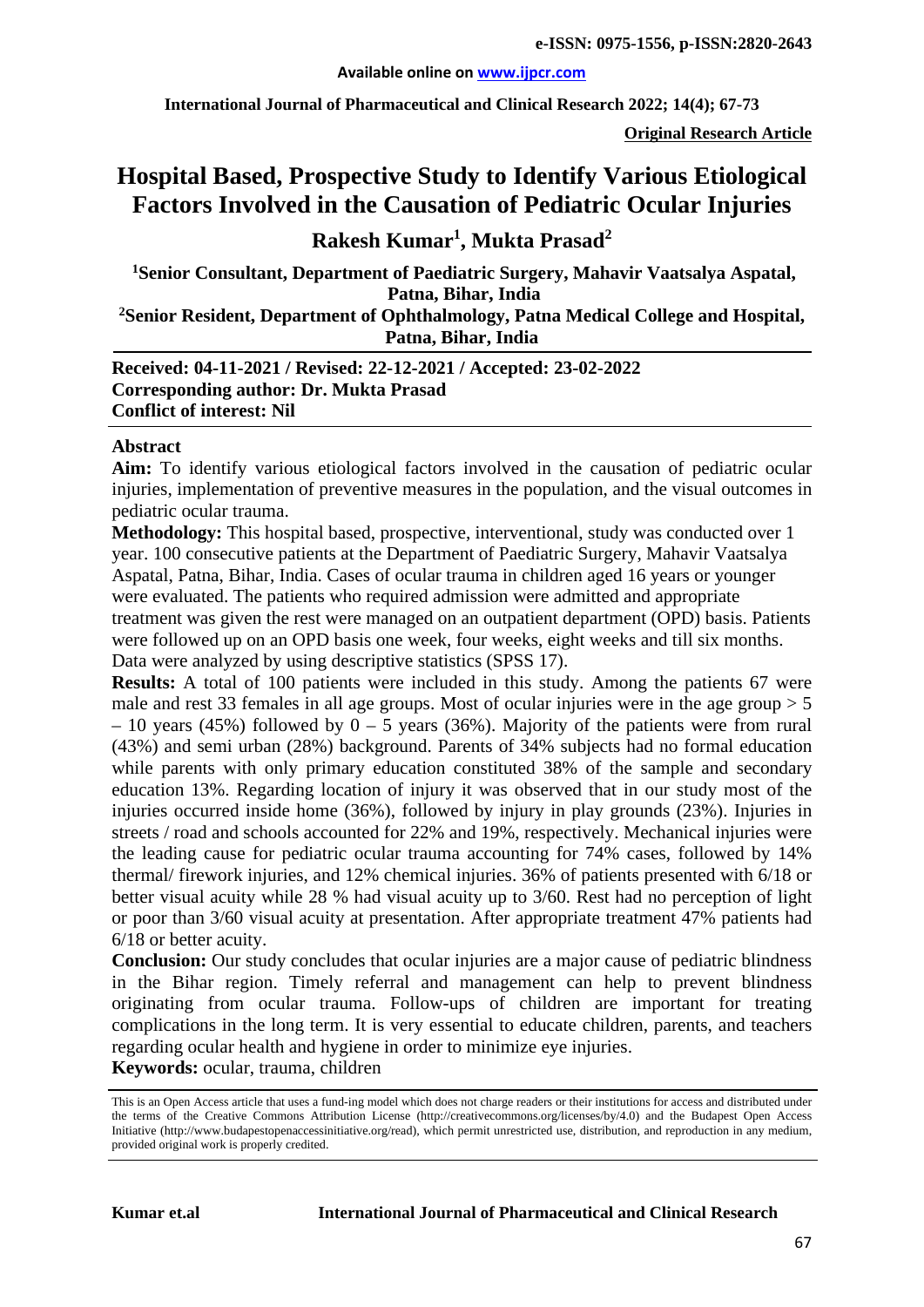#### **Introduction**

Ocular injury is one of the common causes of acquired blindness in children. The consequences of childhood injury are harmful as it leads to permanent blindness and visual handicap. It adds to the economic burden on the society. It also affects the psychological, social, and emotional development of a child. At the same time, parents are also worried about the future of the child. The impact of trauma on a human eye may range from occurrence of minute corneal abrasions/innocuous sub-conjunctival hemorrhage to a badly lacerated globe. A large number of ocular injuries require posterior segment intervention.

Although eye represents only 0.1% of the total and 0.27% of the anterior body surface area, they are the third most common organ affected by injuries after hands and feet [1]. Ocular trauma is the leading cause of mono-ocular visual disability and non-congenital mono-ocular blindness [2, 3]. Worldwide there are approximately 1.6 million people blind from eye injuries and 2.3 million bilaterally visually impaired [4, 5]. Most of ocular trauma occurs in developing countries [6, 7]. Hospital based studies of eye trauma indicate that about two- third of those affected were males, predominantly children and young adults [7].

Ocular injuries have been broadly classified into two types: (1) open and closed globe and (2) adnexal injuries. Open globe injury is an emergency and requires immediate attention.<sup>7</sup> Childhood eye injury is different from adult ocular trauma in terms of the objects involved in causing injury, evaluation, and management protocols [8]. Childhood eye trauma includes a range of corneal surface abrasions to corneal and scleral perforations. The majority of ocular injuries in children are preventable by taking minor precautions and identification of risk factors for ocular injury [9, 10].

Children are not aware of the objects or circumstances which can lead to severe ocular injury [11]. Pediatric ocular trauma has a significant impact on the future quality of life as injured eyes in this age group are more prone to amblyopia [12]. Disabilities caused by ocular trauma can lead to long term psychological and social problems for the individual. Due to longer life expectancies these problems are more pronounced in pediatric cases [13].

90% of ocular injuries are preventable [14]. Clinico-epidemiological study may help in determining the most effective measures to prevent visual loss which varies from country to country. Therefore, the present study was carried out to identify various etiological factors involved in the causation of pediatric ocular injuries, implementation of preventive measures in the population, and the visual outcomes in pediatric ocular trauma.

#### **Materials and Methods**

This hospital based, prospective, interventional, study was conducted over 1 year .100 consecutive patients at the Department of Paediatric Surgery, Mahavir Vaatsalya Aspatal, Patna, Bihar, India

#### **Inclusion criteria:**

Cases of ocular trauma in children aged 16 years or younger

#### **Exclusion criteria:**

Children who had birth injuries, superficial injury e.g. conjunctival foreign body, ocular injury more one month duration, injury repaired elsewhere or who had injury in blind / atrophic eye, those who had follow-up period  $\leq 6$  month and comatose or unconscious patients were excluded from the study.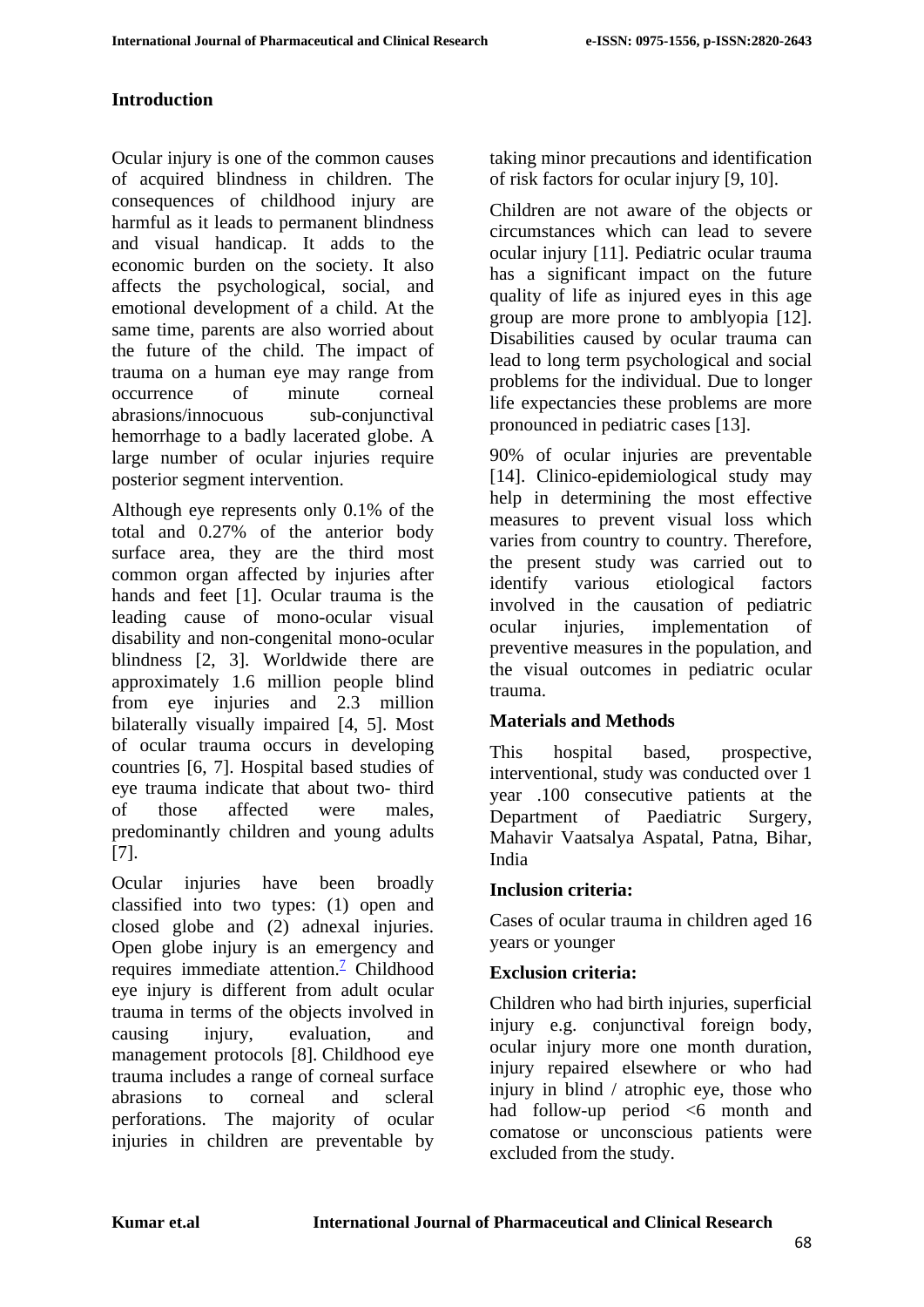#### **Methodology**

The following data was retrieved from all the study subjects-Demographic profile: (Age, sex, Date, time, cause and type of trauma) and clinical and radiological findings: (laterality, size & location of injury, structural involvement, Initial and final visual acuity etc.). The patients who required admission were admitted and appropriate treatment was given the rest were managed on an outpatient department (OPD) basis. Patients were followed up on an OPD basis one week, four weeks, eight weeks and till six months. Data were analyzed by using descriptive statistics (SPSS 17).

#### **Results:**

Table 1: A total of 100 patients were included in this study. Among the patients 67 were male and rest 33 females in all age groups. Most of ocular injuries were in the age group  $> 5-10$  years (45%) followed by 0-5 years (36%). Majority of the patients were from rural (43%) and semi urban (28%) background. Parents of 34% subjects had no formal education while parents with only primary education constituted 38% of the sample and secondary education 13%. However 15% parents had higher education. Majority of the study subjects belonged to average (44%) and low (29%) family income group.

| <b>Characteristics</b>    | $\overline{\textbf{N}}\textbf{0}$ |
|---------------------------|-----------------------------------|
| <b>Gender</b>             |                                   |
| Male                      | 67                                |
| Female                    | 33                                |
| Age group (in years)      |                                   |
| $0 - 5$                   | 36                                |
| $>5-10$                   | 45                                |
| $>10-16$                  | 19                                |
| <b>Habitat</b>            |                                   |
| Rural                     | 43                                |
| Semi Urban                | 28                                |
| Urban                     | 29                                |
| <b>Level of Education</b> |                                   |
| Illiterate                | 34                                |
| Primary school            | 38                                |
| Secondary school          | 13                                |
| Higher education          | 15                                |
| <b>Family Income</b>      |                                   |
| Low                       | 29                                |
| Average                   | 44                                |
| High                      | 27                                |

**Table 1: Characteristics of Study Subjects**

Table 2: Regarding location of injury it was observed that in our study most of the injuries occurred inside home (36%), followed by injury in play grounds (23%).

Injuries in streets / road and schools accounted for 22% and 19%, respectively.

Mechanical injuries were the leading cause for pediatric ocular trauma accounting for 74% cases, followed by 14% thermal/ firework injuries, and 12% chemical injuries.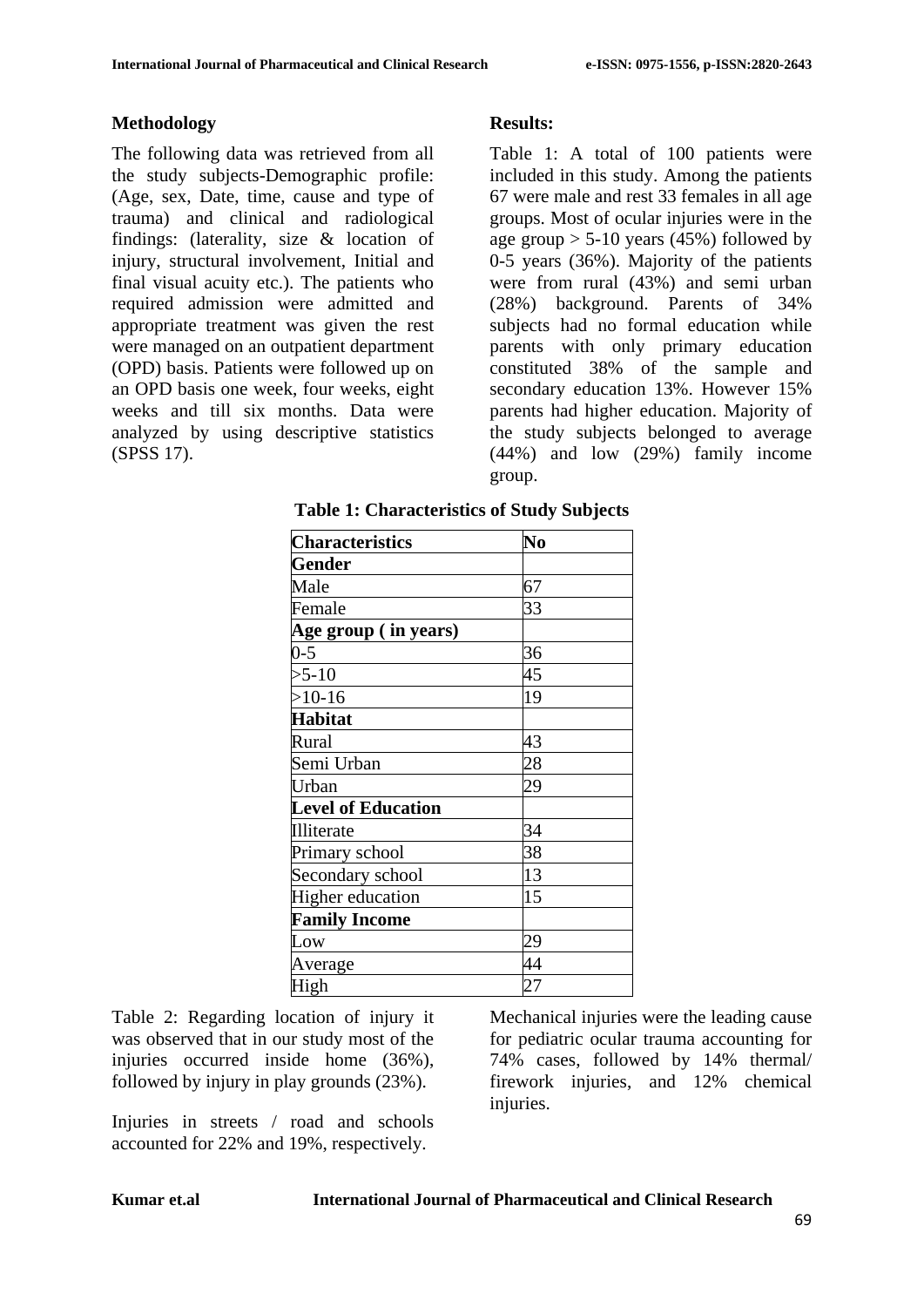| <b>Characteristics</b>     | N <sub>0</sub> |
|----------------------------|----------------|
| <b>Place of Injury</b>     |                |
| Home                       | 36             |
| Play ground                | 23             |
| Road / Street              | 22             |
| School                     | 19             |
| <b>Time of Injury</b>      |                |
| Morning                    | 31             |
| Mid-day                    | 51             |
| Evening                    | 18             |
| <b>Source of Injury</b>    |                |
| Mechanical Injury          | 74             |
| Projectile objects         | 24             |
| Sharp objects              | 20             |
| Fall / hits                | 16             |
| <b>RTA</b>                 | 14             |
| Thermal / Fire work Injury | 14             |
| Chemical Injury            | 12             |

**Table 2: Characteristics of Ocular Injury**

Table 3: Commonest type of injury were injury of ocular adnexal (44%) and globe injuries (56%), out of which open globe

injuries constituted 31% and rest were closed globe injuries 25%. 21% had orbital fracture.

| <b>Types Injuries</b>            | No. |
|----------------------------------|-----|
| <b>Adnexal Injury</b>            | 44  |
| Orbital Fracture                 | 21  |
| Lid & Periocular Injury          | 23  |
| <b>Globe Injury</b>              | 56  |
| <b>Closed Globe Injury</b>       | 25  |
| <b>Lamellar Laceration</b>       | 8   |
| Contusion                        | 17  |
| <b>Open Globe Injury</b>         | 31  |
| <b>Full thickness Laceration</b> | 22  |
| Intraocular<br>Foreign           |     |
| Body(IOFB)                       |     |
| Globe Rupture                    |     |

**Tables 3: Distribution of types Injuries**

#### **Table 4: Distribution of initial and final visual acuity**

| <b>Visual Acuity</b> | At presentation | <b>After treatment</b> |
|----------------------|-----------------|------------------------|
| $6/6 - 6/18$         | 36              |                        |
| $< 6/18 - 3/60$      |                 |                        |
| $<3/60$ -NPL         |                 |                        |
| <b>Unknown</b>       |                 |                        |
| <b>Total</b>         | 100             |                        |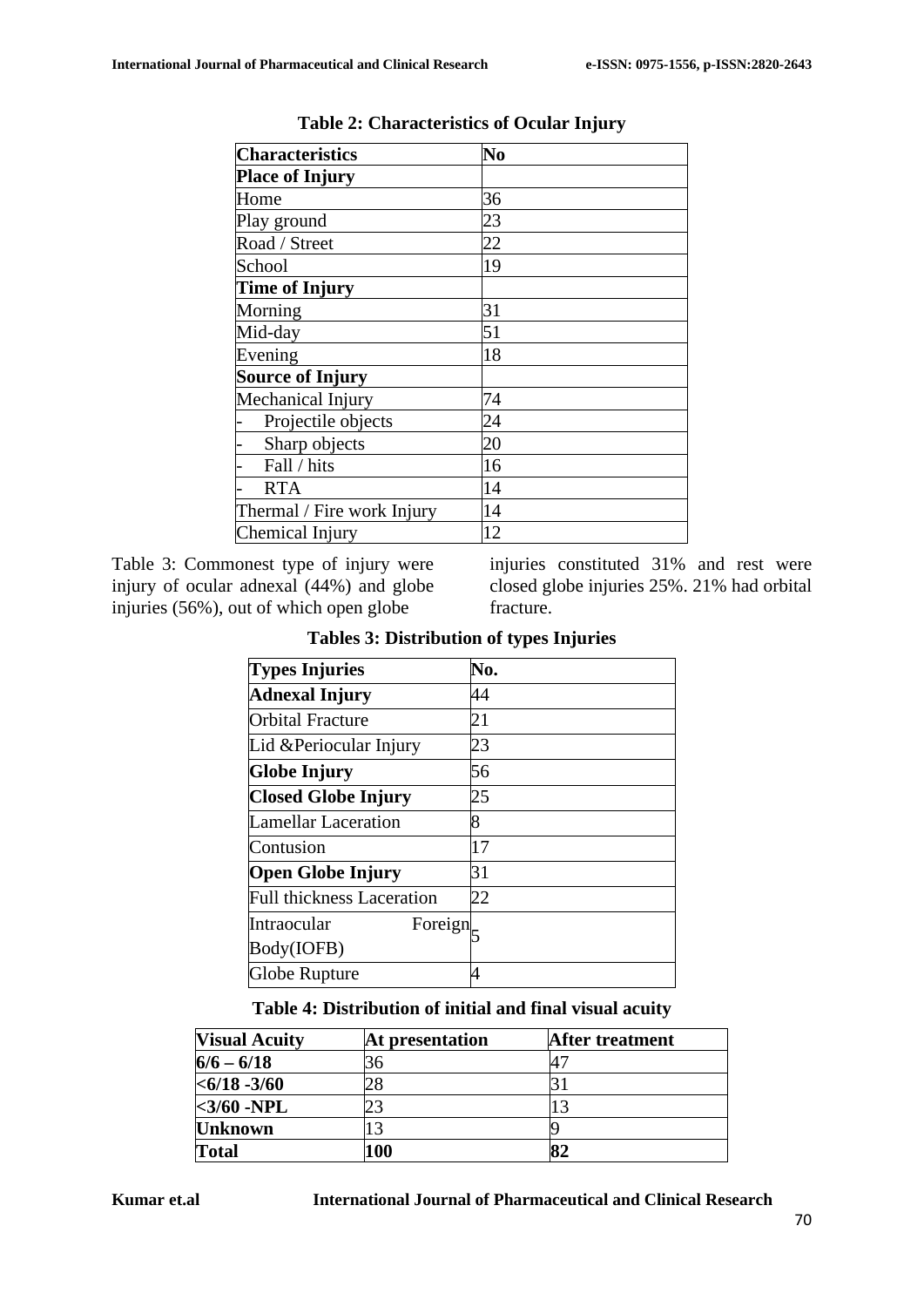Table 4 shows the distribution of visual acuity of ocular injury patients at presentation and their best corrected visual acuity after treatment. 36% of patients presented with 6/18 or better visual acuity while 28 % had visual acuity up to  $3/60$ . Rest had no perception of light or poor than 3/60 visual acuity at presentation. After appropriate treatment 47% patients had 6/18 or better acuity.

#### **Discussion:**

Ocular trauma is an important cause of blindness and ocular morbidity. Most previous studies on the profile and prognostic factors in ocular trauma have been carried out in more developed countries where modern facilities for managing ocular trauma are widely available [15, 16]. Eye injuries account for approximately 8-14% of total injuries in children [17, 18]. Generally young children are more susceptible to eye injuries because of their immature motor skills, exposure to outdoor games, curious nature and their tendency to imitate adult behavior without evaluating risks [19]. They have physical vulnerability, lack of coordination and limited ability to avoid or escape from traumatic agents [11, 12]. Pediatric ocular injuries are distinct from those in adults, since such injuries are mainly accidental in nature and there diagnosis and treatment is always challenging. In children, post-operative management and visual rehabilitation is also very difficult and sub optimal care can lead to development of amblyopia [13, 17].

In our study, most of ocular injuries were in the age group  $> 5 - 10$  years (45%) followed by  $0 - 5$  years (36%), similar to findings of Dulal S [3], McEwen [20] and Al-Bdour [21]. El- Sebaity et al [11] observed children < 7 years age group are most (50.7%) vulnerable to ocular trauma. Previous studies have reported that sex of the patient is important factor for eye injuries to children. This trend has been attributed to the adventurous and aggressive nature of boys and they avail more freedom compared to female in all societies making them prone to ocular injury [13, 22, 23]. In our study 67% were male and rest 33% females in all age groups. Other study also show similar incidence of ocular trauma in males as compared to females [4, 24]. In our study, commonest place of injury was home (36%) followed by playground (23%) and Road /Street (22%). Our finding in this regard is in concordance to previous studies [3, 25, 26]. However MacEwenetal[20] has found 51% and Kaur A et al [27] observed 45.62% injury at home. El Sebaity et al [11] reported high proportion of pediatric ocular trauma occurring on road (54.7%) in contrast to findings of Dulal et al [3], who reported only 0.2% injuries on road. In our study it was found that 74% of all injuries in children were caused by mechanical trauma. While thermal injury was present in 14% of patients, rest had chemical or animal related injuries. Knife and scissor are found in virtually every household. It is important that these items be kept out of reach of children and used only under adult's supervision.

In this study, open globe injuries constituted 31% of all cases while closed globe injuries were present in 25% cases. Krishnan et al [28] also reported high incidence (69.20%) of open globe injury in India. Injuries caused by fishhook, traditional games like Gulli-danda and Bows & arrows are prevalent in rural areas [27]. We found that open globe injuries, in general, carries a poor prognosis and are more likely to require surgical intervention [22]. Road traffic accident often causes severe ocular injury. Ocular involvement in RTA does not show any age preference [27]. 23% of the children had either<3/60 or no perception of light. It was observed that visual prognosis in children is still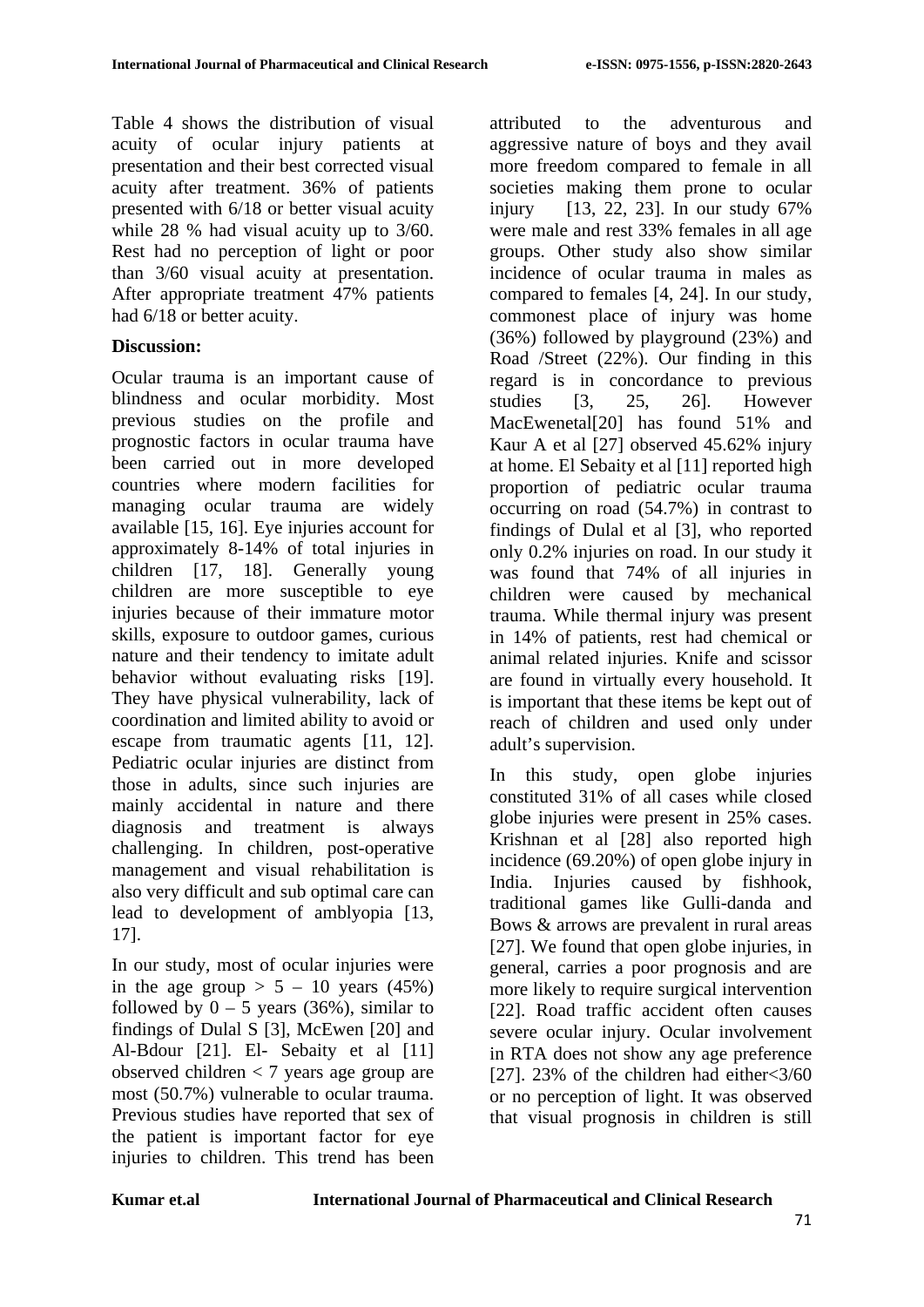worse than adults due to earlier development of amblyopia.[29]

#### **Conclusion:**

Our study concludes that ocular injuries are a major cause of pediatric blindness in the Bihar region. Timely referral and management can help to prevent blindness originating from ocular trauma. Followups of children are important for treating complications in the long term. It is very essential to educate children, parents, and teachers regarding ocular health and hygiene in order to minimize eye injuries. Formation of a rapid action ocular trauma team may help to treat pediatric ocular trauma and create awareness and educate child, family, and society regarding ocular trauma.

### **References:**

- 1. Norbder E. Injuries as a public health problem in sub- Saharan Africa: Epidemiology and prospects for control. East Afr Med J 2000; 77: 1-43.
- 2. Carolene J, MacEwen C J, Paul S, Baines P, Desai P. Eye injuries in children: the current picture. Br J Ophthalmol.1999;83:933-6.
- 3. Dulal S, Ali JB, Sapkota YD. Profile of pediatric ocular trauma in mid hilly region of Nepal. Nepal J Ophthalmol.2012;4(7):134-137.
- 4. Serrano JC, Chalela P, Arias JD. Epidemiology of childhood ocular trauma in Northeastern Colombian region. Arch Ophthalmol 2003; 121:1439-1445.
- 5. Pizzarello LD. Ocular trauma: time for action. Ophthalmic Epidemiol 1998; 5:155-116.
- 6. Strahlman E, Elman M, Daub E, Baker S. Causes of pediatric eye injuries. A population-based study. Arch Ophthalmol 1990; 108:603-606.
- 7. Lithander J, Al Kindi H, Tonjum AM. Loss of visual acuity due to eye injuries among 6292 school children in the Sultanate of Oman.

ActaOphthalmol Scand. 1999; 77: 697- 99.

- 8. Agrawal R, Rao G, Naigaonkar R, et al. Prognostic factors for vision outcome after surgical repair of open globe injuries. Indian J Ophthalmol. 2011;59(6):465–470.
- 9. Saxena R, Sinha R, Purohit A, et al. Pattern of pediatric ocular trauma in India. Indian J Pediatr. 2002;69(10):863–867.
- 10. Shah A, Blackhall K, Ker K, et al. educational interventions for the prevention of eye injuries. Cochrane Database Syst Rev. 2009; 4.
- 11. El-Sebaity, Soliman W, Soliman A MA, Fathalla A M. Pediatric eye injuries in Upper Egypt. Clinical Ophthalmol 2011;5: 1417-1423.
- 12. Negral AD, Thlefors B. The global impact of eye injuries. Ophthalmic epidemiology. 1998;5: 143-69.
- 13. Niiramen M, Raivio I. Eye injuries in children. Br J Ophthalmol 1981;65 (6):436-438.
- 14. Christopher J L, Murray, Theo Vos, Rafael L, Naghavi M, Flaxman AD, Michaud C, Ezzati M, Shibuya K et al. Disability – adjusted life years ( DALYs) for 291 disease and injuries in 21 regions. 1990-2010: a systemic analysis for the Global burden of disease study 2010. Lancet 2012; 380 (9859): 2197-2223.
- 15. Alsaimary, I. E.., & Mezban, F. H.. (2021). The Estimation of risk factors affecting patients associated with bronchial asthma in Basrah, southern Iraq: Case-control observational study. Journal of Medical Research and Health Sciences, 4(1), 1146–1150.
- 16. De Juan E, Sternberg P, Michels RG. Penetrating ocular injuries; types of<br>injuries and visual results. injuries and visual results. Ophthalmology 1983; 90: 1318-22.
- 17. Esmaili B, Nanda SG, Schork A, Elner VM. Visual outcome and ocular survival after penetrating trauma. Ophthalmology 1995; 102: 393-400.